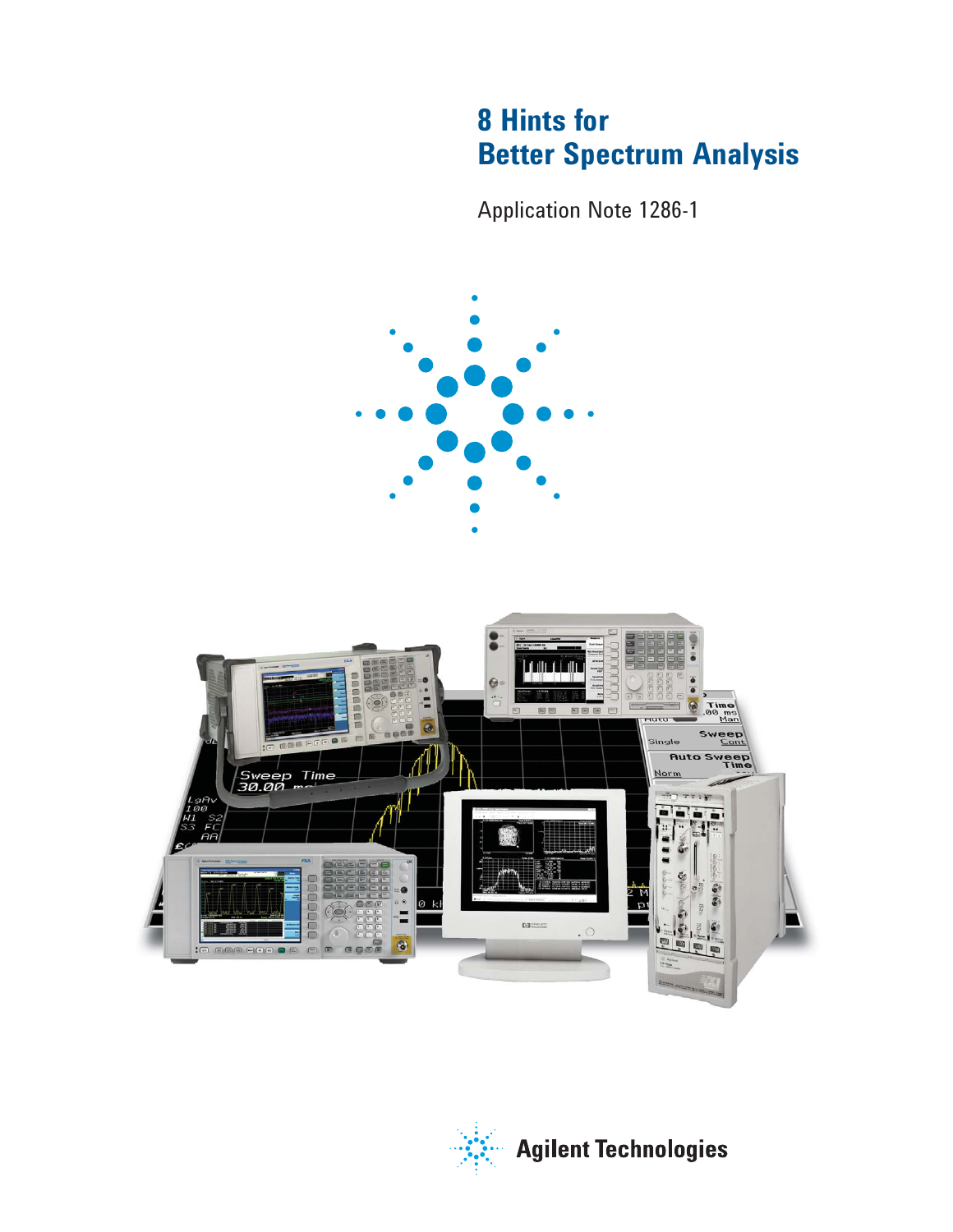#### **The Spectrum Analyzer**

The spectrum analyzer, like an oscilloscope, is a basic tool used for observing signals. Where the oscilloscope provides a window into the time domain, the spectrum analyzer provides a window into the frequency domain, as depicted in Figure 1.

Figure 2 depicts a simplified block diagram of a swept-tuned superheterodyne spectrum analyzer. Superheterodyne means to mix or to translate in a frequency above audio frequencies. In the analyzer, a signal at the input travels through an attenuator to limit the amplitude of the signal at the mixer, and then through a low-pass input filter to eliminate undesirable frequencies. Past the input filter, the signal gets mixed with a signal generated by the local oscillator (LO) whose frequency is controlled by a sweep generator. As the frequency of the LO changes, the signals at the output of the mixer, (which include the two original signals, their sums and differences and their harmonics), get filtered by the resolution bandwidth filter (IF filter), and amplified or compressed in the logarithmic scale. A detector then rectifies the signal passing through the IF filter, producing a DC voltage that drives the vertical portion of the display. As the sweep generator sweeps through its frequency range, a trace is drawn across the screen. This trace shows the spectral content of the input signal within the selected frequency range.

When digital technology first became viable, it was used to digitize the video signal, as shown in Figure 2. As digital technology has advanced over the years, the spectrum analyzer has evolved to incorporate digital signal processing (DSP), after the final IF filter as shown by the dotted box, to be able to measure signal formats that are becoming increasingly complex. DSP is performed to provide improved dynamic range, faster sweep speed and better accuracy.

To get better spectrum analyzer measurements the input signal must be undistorted, the spectrum analyzer settings must be wisely set for application-specific measurements, and the measurement procedure optimized to take best advantage of the specifications. More details on these steps will be addressed in the hints.







**Figure 2. Block diagram of a superheterodyne spectrum analyzer**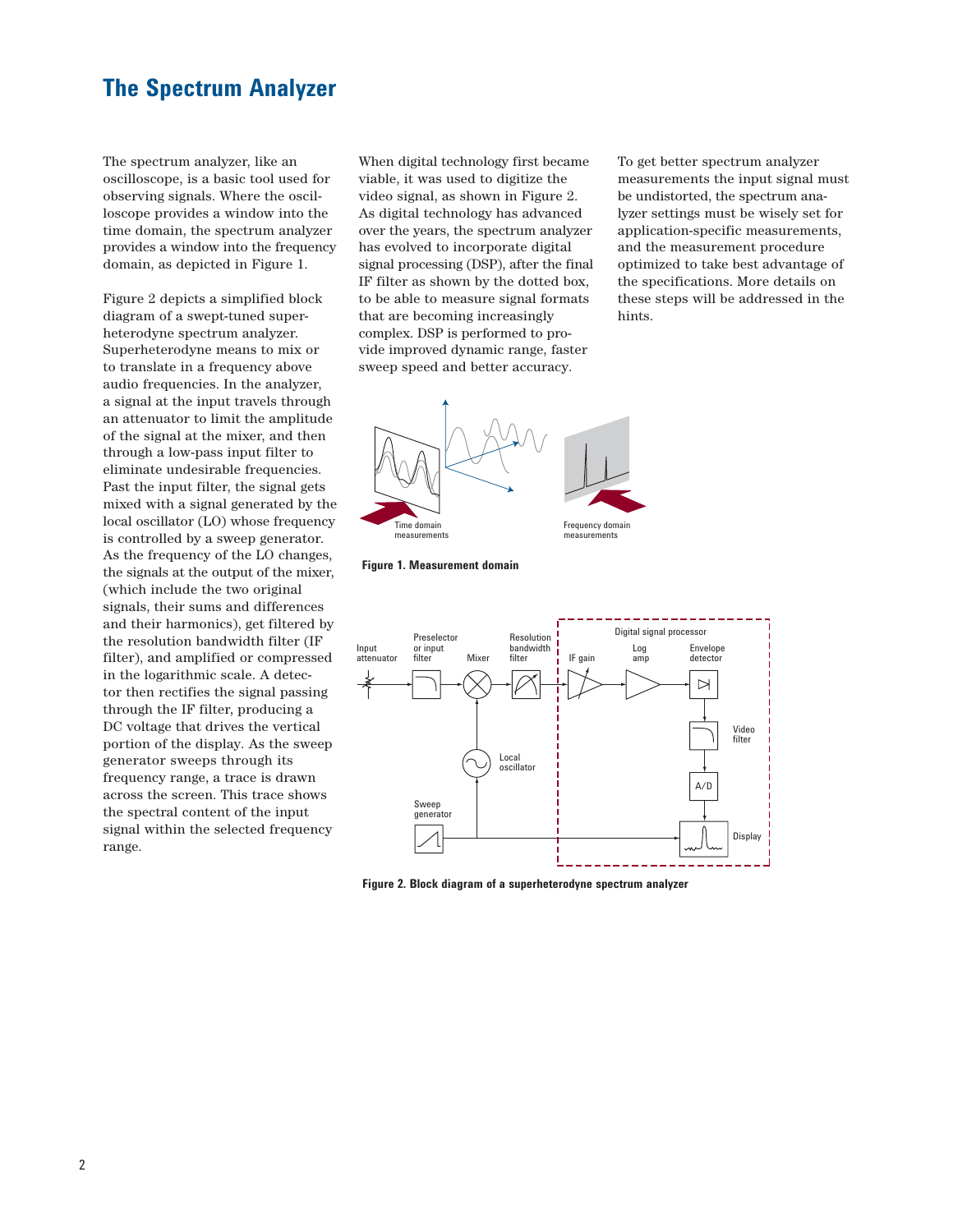### **Hint 1. Selecting the Best Resolution Bandwidth (RBW)**

The resolution bandwidth (RBW) setting must be considered when concerned with separating spectral components, setting an appropriate noise floor and demodulating a signal.

When making demanding spectrum measurements, spectrum analyzers must be accurate, fast and have high dynamic range. In most cases, emphasis on one of these parameters adversely impacts the others. Oftentimes, these tradeoffs involve the RBW setting.

One advantage of using a narrow RBW is seen when making measurements of low-level signals. When using a narrow RBW, the displayed average noise level (DANL) of the spectrum analyzer is lowered, increasing the dynamic range and improving the sensitivity of the spectrum analyzer. In Figure 3, a –95 dBm signal is more properly resolved by changing the RBW from 100 kHz to 10 kHz.

|                                                  |         |                    |                                                                              |             | Mkr1         | 1.000 000                          | ø<br>GHz   |
|--------------------------------------------------|---------|--------------------|------------------------------------------------------------------------------|-------------|--------------|------------------------------------|------------|
| Ref -70 dBm                                      |         | Atten 10 dB        |                                                                              |             |              | $-96.291$ dBm                      |            |
| #Samp<br>Log<br>5<br>dB/                         |         |                    |                                                                              |             |              |                                    | ¥          |
|                                                  | Marker. | $1.0000000000$ GHz |                                                                              |             |              |                                    |            |
| LgAv<br>100<br>H <sup>2</sup><br>V1<br>FC.<br>S3 |         |                    | ~96.291 dBm *********                                                        |             | manhousement |                                    |            |
| $f(f)$ :<br>$f$ >50 $k$<br>Swp                   |         |                    | AAMuddhimqurayindiningqaramaniyayandi.http://www.nuju.nuju.nuju.nuju.nuju.nu |             |              |                                    |            |
| Center 1.000 000 0 GHz<br>#Dax RU 10 MHz         |         |                    |                                                                              | URLI 10 LU- |              | S <sub>mean</sub> 2816 me (601 me) | Span 1 MHz |

**Figure 3. Displayed measurement of 100 kHz RBW and 10 kHz RBW**

However, the narrowest RBW setting is not always ideal. For modulated signals, it is important to set the RBW wide enough to include the sidebands of the signal. Neglecting to do so will make the measurement very inaccurate.

Also, a serious drawback of narrow RBW settings is in sweep speed. A wider RBW setting allows a faster sweep across a given span compared to a narrower RBW setting. Figures 4 and 5 compare the sweep times between a 10 kHz and 3 kHz RBW when measuring a 200 MHz span using sample detector.



**Figure 4. Sweep time of 7.626 s for 10 kHz RBW**



**Figure 5. Sweep time of 84.73 s for 3 kHz RBW**

It is important to know the fundamental tradeoffs that are involved in RBW selection, for cases where the user knows which measurement parameter is most important to optimize. But in cases where measurement parameter tradeoffs cannot be avoided, the modern spectrum analyzer provides ways to soften or even remove the tradeoffs. By utilizing digital signal processing the spectrum analyzer provides for a more accurate measurement, while at the same time allowing faster measurements even when using narrow RBW.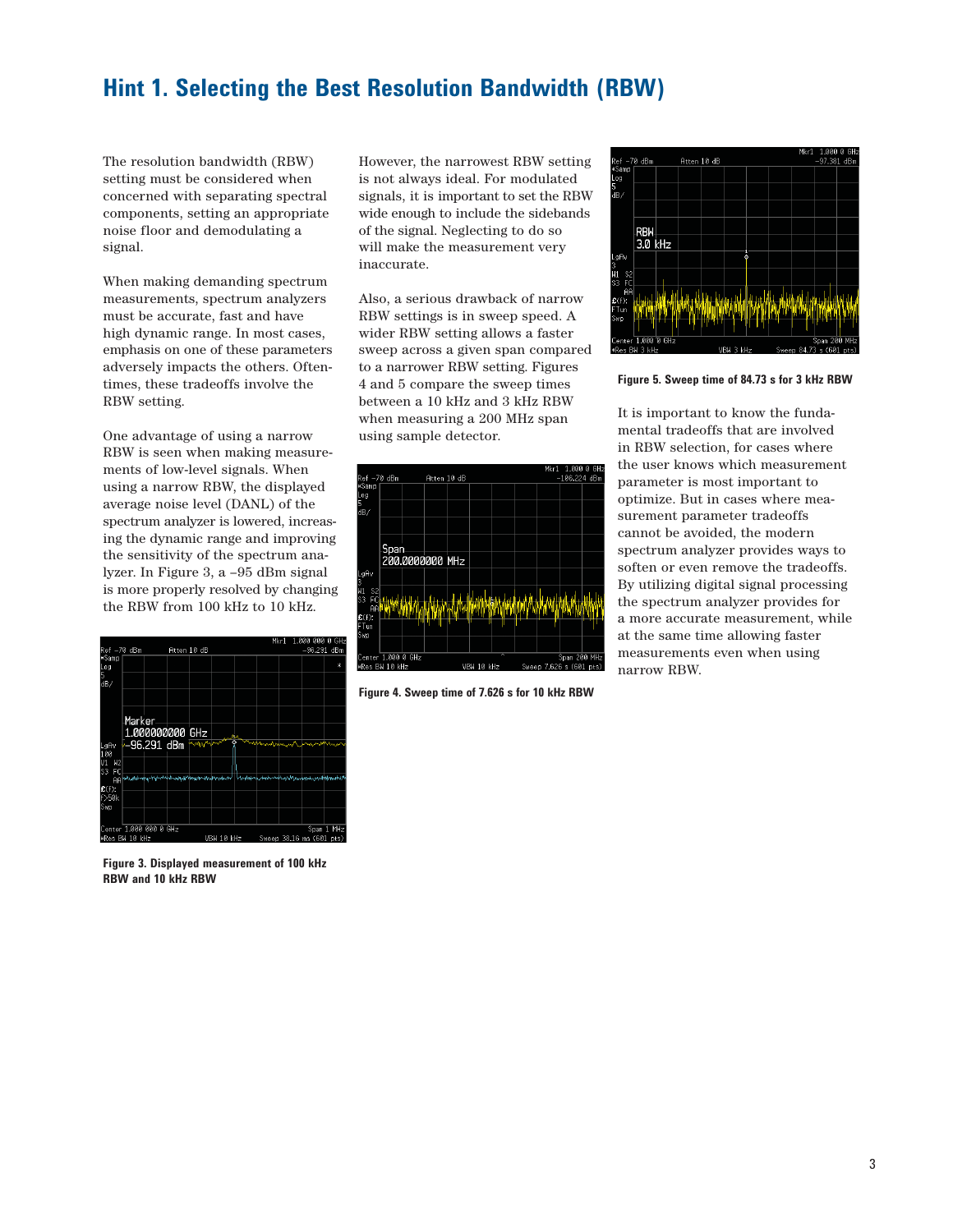#### **Hint 2. Improving Measurement Accuracy**

Before making any measurement, it is important to know that there are several techniques that can be used to improve both amplitude and frequency measurement accuracies.

Available self-calibration routines will generate error coefficients (for example, amplitude changes versus resolution bandwidth), that the analyzer later uses to correct measured data, resulting in better amplitude measurements and providing you more freedom to change controls during the course of a measurement.

Once the device under test (DUT) is connected to the calibrated analyzer the signal delivery network may degrade or alter the signal of interest, which must be canceled out of the measurement as shown in Figure 6. One method of accomplishing this is to use the analyzer's built-in amplitude correction function in conjunction with a signal source and a power meter. Figure 7 depicts the frequency response of a signal delivery network that attenuates the DUT's signal. To cancel out unwanted effects, measure the attenuation or gain of the signal delivery network at the troublesome frequency points in the measurement range. Amplitude correction takes a list of frequency and amplitude pairs, linearly connects the points to make a correction "waveform," and then offsets the

input signal according to these corrections. In Figure 8, the unwanted attenuation and gain of the signal delivery network have been eliminated from the measurement, providing for more accurate amplitude measurements.



**Figure 7. Original signal** 



**Figure 8. Corrected signal**

In the modern spectrum analyzer, you can also directly store different corrections for your antenna, cable and other equipment so calibration will not be necessary every time a setting is changed.

One way to make more accurate frequency measurements is to use the frequency counter of a spectrum analyzer that eliminates many of the sources of frequency uncertainty, such as span. The frequency counter counts the zero crossings in the IF signal and offsets that count by the known frequency offsets from local oscillators in the rest of the conversion chain.

Total measurement uncertainty involves adding up the different sources of uncertainty in the spectrum analyzer. If any controls can be left unchanged such as the RF attenuator setting, resolution bandwidth, or reference level, all uncertainties associated with changing these controls drop out, and the total measurement uncertainty is minimized. This exemplifies why it is important to know your analyzer. For example, there is no added error when changing RBW in the high-performance spectrum analyzers that digitize the IF, whereas in others there is.



**Figure 6. Test setup**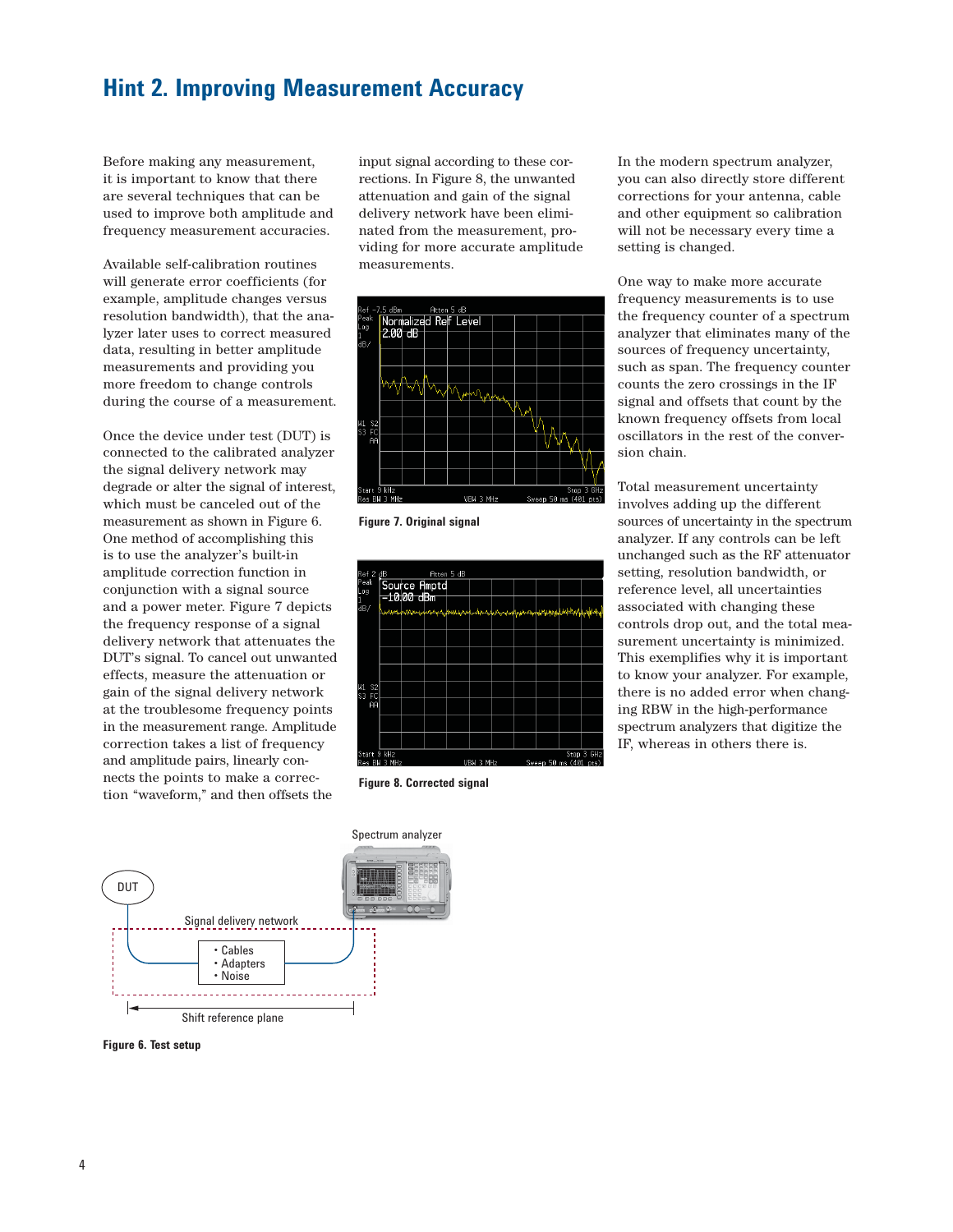### **Hint 3. Optimize Sensitivity When Measuring Low-level Signals**

A spectrum analyzer's ability to measure low-level signals is limited by the noise generated inside the spectrum analyzer. This sensitivity to low-level signals is affected by the analyzer settings.

Figure 9, for example, depicts a 50 MHz signal that appears to be shrouded by the analyzer's noise floor. To measure the low-level signal, the spectrum analyzer's sensitivity must be improved by minimizing the input attenuator, narrowing down the resolution bandwidth (RBW) filter, and using a preamplifier. These techniques effectively lower the displayed average noise level (DANL), revealing the low-level signal.



**Figure 9. Noise obscuring the signal**

Increasing the input attenuator setting reduces the level of the signal at the input mixer. Because the spectrum analyzer's noise is generated after the input attenuator, the attenuator setting affects the signal-to-noise ratio (SNR). If gain is coupled to the input attenuator to compensate for any attenuation changes, real signals remain stationary on the display. However, displayed noise level changes with IF gain, reflecting the change in SNR that result from any change in input attenuator setting. Therefore, to lower the DANL, input attenuation must be minimized.

An amplifier at the mixer's output then amplifies the attenuated signal to keep the signal peak at the same point on the analyzer's display. In addition to amplifying the input signal, the noise present in the analyzer is amplified as well, raising the DANL of the spectrum analyzer.

The re-amplified signal then passes through the RBW filter. By narrowing the width of the RBW filter, less noise energy is allowed to reach the envelope detector of the analyzer, lowering the DANL of the analyzer.

Figure 10 shows successive lowering of the DANL. The top trace shows the signal above the noise floor after minimizing resolution bandwidth and using power averaging. The trace that follows beneath it shows what happens with minimum attenuation. The third trace employs logarithmic power averaging, lowering the noise floor an additional 2.5 dB, making it very useful for very sensitive measurements.



**Figure 10. Signal after minimizing resolution bandwidth, input attenuator and using logarithmic power averaging**

To achieve maximum sensitivity, a preamplifier with low noise and high gain must be used. If the gain of the amplifier is high enough (the noise displayed on the analyzer increases by at least 10 dB when the preamplifier is connected), the noise floor of the preamplifier and analyzer combination is determined by the noise figure of the amplifier.

In many situations, it is necessary to measure the spurious signals of the device under test to make sure that the signal carrier falls within a certain amplitude and frequency "mask". Modern spectrum analyzers provide an electronic limit line capability that compares the trace data to a set of amplitude and frequency (or time) parameters. When the signal of interest falls within the limit line boundaries, a display indicating PASS MARGIN or PASS LIMIT (on Agilent analyzers) appears. If the signal should fall out of the limit line boundaries, FAIL MARGIN or FAIL LIMIT appears on the display as shown on Figure 11 for a spurious signal.



**Figure 11. Using limit lines to detect spurious signals**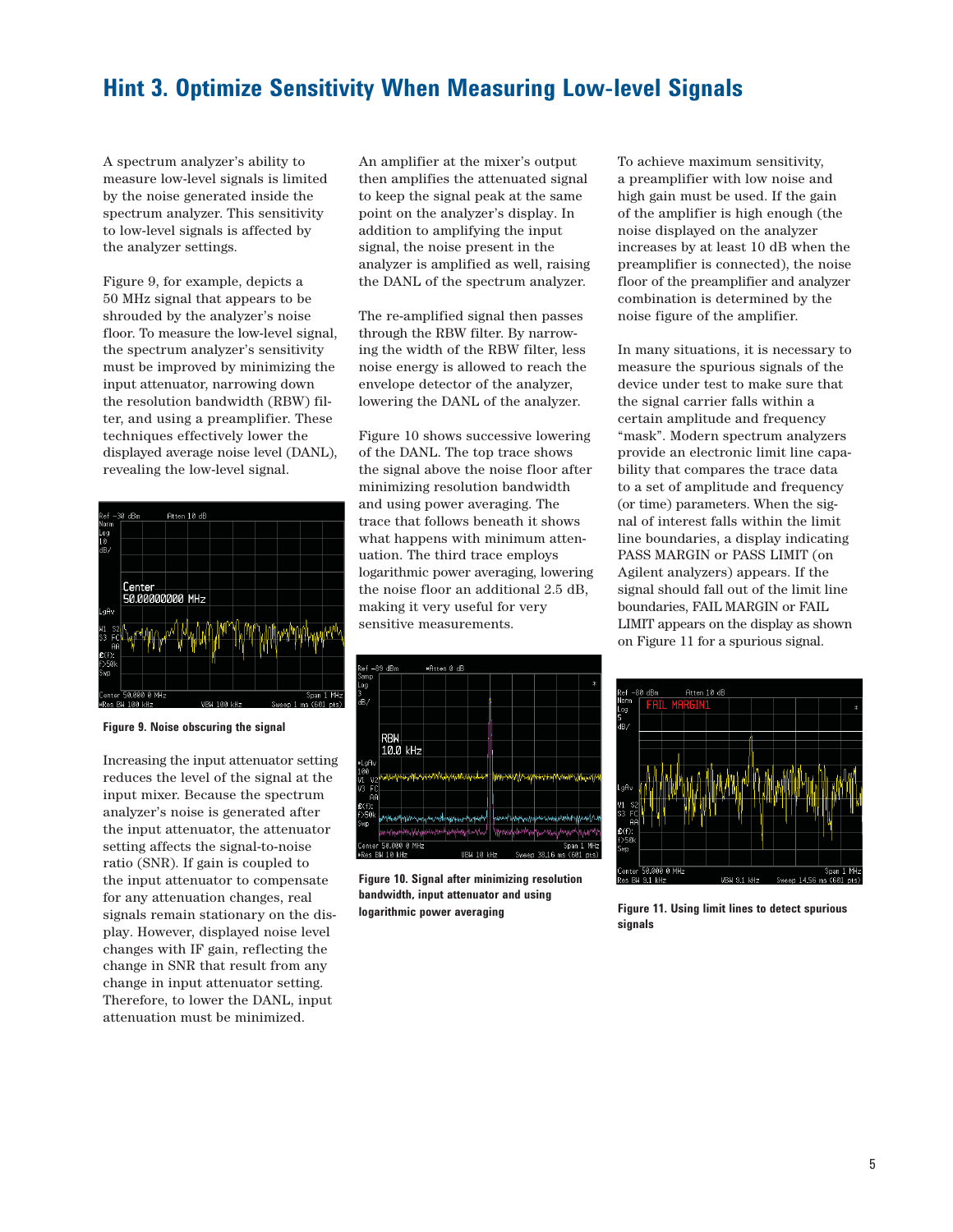### **Hint 4. Optimize Dynamic Range When Measuring Distortion**

An issue that comes up with measuring signals is the ability to distinguish the larger signal's fundamental tone signals from the smaller distortion products. The maximum range that a spectrum analyzer can distinguish between signal and distortion, signal and noise, or signal and phase noise is specified as the spectrum analyzer's dynamic range.

When measuring signal and distortion, the mixer level dictates the dynamic range of the spectrum analyzer. The mixer level used to optimize dynamic range can be determined from the secondharmonic distortion, third-order intermodulation distortion, and displayed average noise level (DANL) specifications of the spectrum analyzer. From these specifications, a graph of internally generated distortion and noise versus mixer level can be made.

Figure 12 plots the –75 dBc secondharmonic distortion point at –40 dBm mixer level, the –85 dBc third-order distortion point at a –30 dBm mixer level and a noise floor of –110 dBm for a 10 kHz RBW. The secondharmonic distortion line is drawn with a slope of 1 because for each

1 dB increase in the level of the fundamental at the mixer, the SHD increases 2 dB. However, since distortion is determined by the difference between fundamental and distortion product, the change is only 1 dB. Similarly, the third-order distortion is drawn with a slope of 2. For every 1 dB change in mixer level, 3rd order products change 3 dB, or 2 dB in a relative sense. The maximum 2nd and 3rd order dynamic range can be achieved by setting the mixer at the level where the 2nd and 3rd order distortions are equal to the noise floor, and these mixer levels are identified in the graph.



**Figure 12. Dynamic range versus distortion and noise**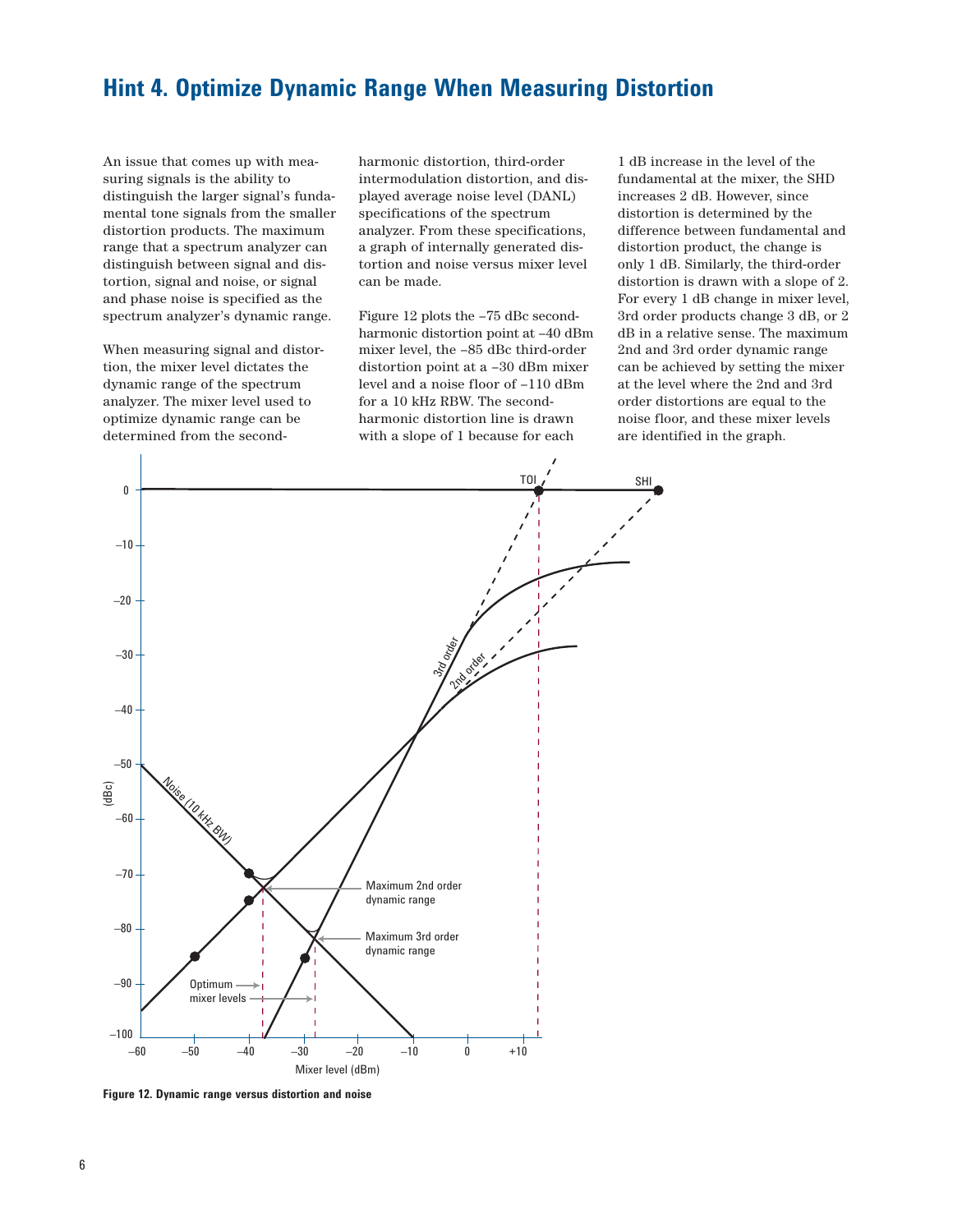To increase dynamic range, a narrower resolution bandwidth must be used. The dynamic range increases when the RBW setting is decreased from 10 kHz to 1 kHz as showed in Figure 13. Note that the increase is 5 dB for 2nd order and 6+ dB for 3rd order distortion.

Lastly, dynamic range for intermodulation distortion can be affected by the phase noise of the spectrum analyzer because the frequency spacing between the various spectral components (test tones and distortion products) is equal to the spacing between the test tones. For example, test tones separated by 10 kHz, using a 1 kHz resolution bandwidth sets the noise curve as shown. If the phase noise at a 10 kHz offset is only –80 dBc, then 80 dB becomes the ultimate limit of dynamic range for this measurement, instead of a maximum 88 dB dynamic range as shown in Figure 14.



**Figure 13. Reducing resolution bandwidth improves dynamic range**



**Figure 14. Phase noise can limit third order intermodulation tests**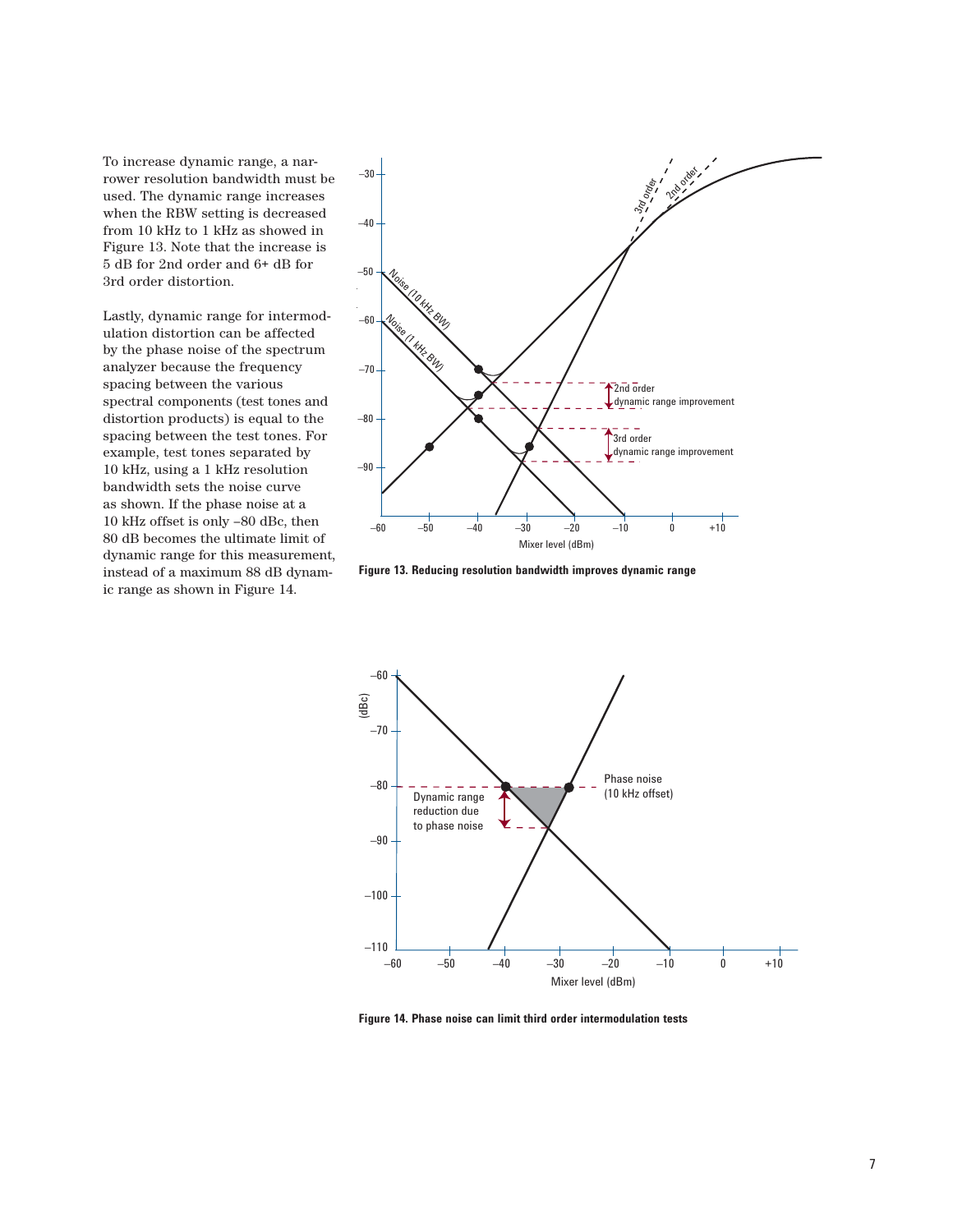### **Hint 5. Identifying Internal Distortion Products**

High-level input signals may cause internal spectrum analyzer distortion products that could mask the real distortion on the input signal. Using dual traces and the analyzer's RF attenuator, you can determine whether or not distortion generated within the analyzer has any effect on the measurement.

To start, set the input attenuator so that the input signal level minus the attenuator setting is about –30 dBm. To identify these products, tune to the second harmonic of the input signal and set the input attenuator to 0 dBm. Next, save the screen data in Trace B, select Trace A as the active trace, and activate Marker  $\Delta.$ The spectrum analyzer now shows the stored data in Trace B and the measured data in Trace A, while Marker ∆ shows the amplitude and frequency difference between the two traces. Finally, increase the RF attenuation by 10 dB and compare the response in Trace A to the response in Trace B.





If the responses in Trace A and Trace B differ, as in Figure 15, then the analyzer's mixer is generating internal distortion products due to the high level of the input signal. In this case, more attenuation is required.



**Figure 16. Externally generated distortion products**

In Figure 16, since there is no change in the signal level, the internally generated distortion has no effect on the measurement. The distortion that is displayed is present on the input signal.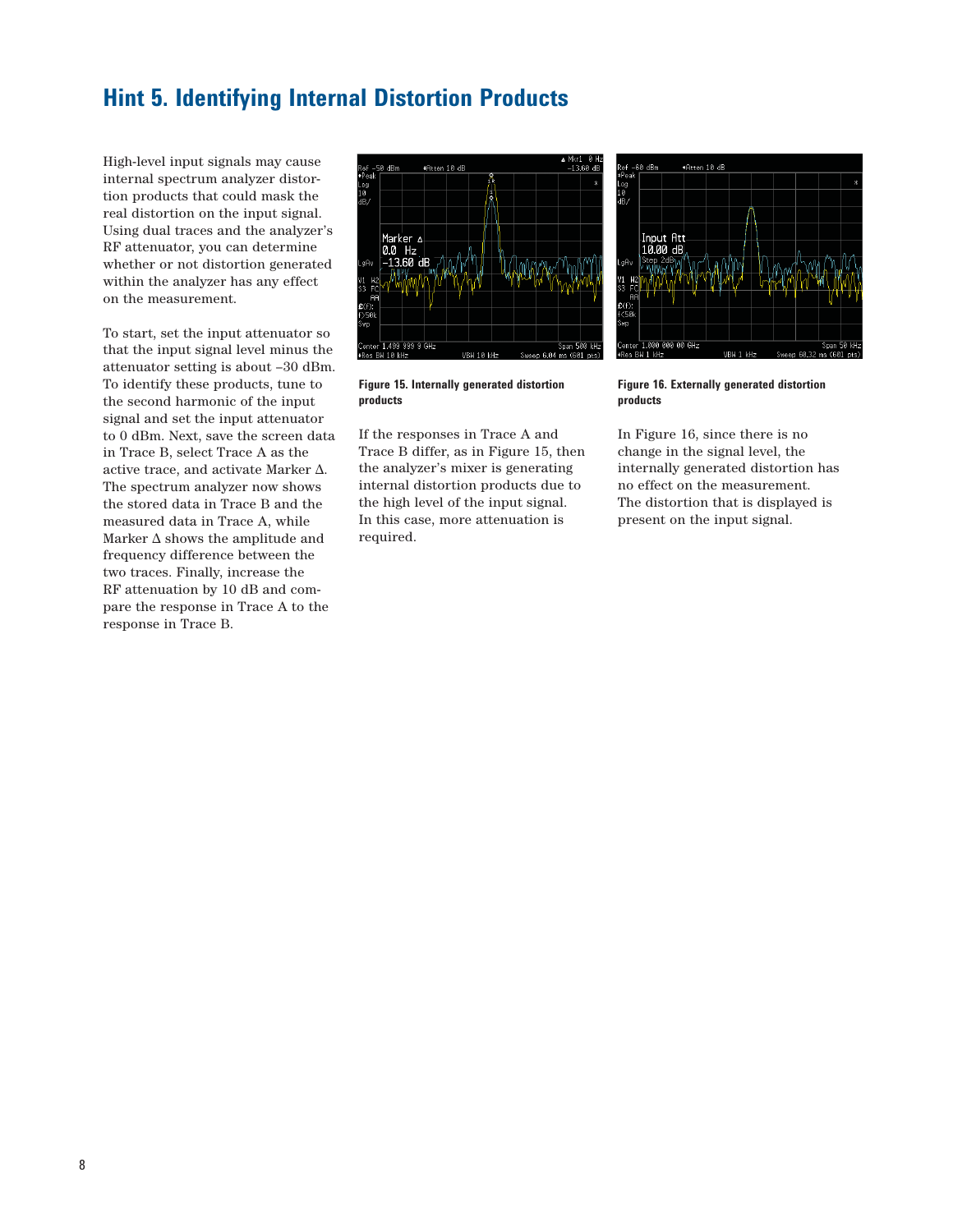# **Hint 6. Optimize Measurement Speed When Measuring Transients**

Fast sweeps are important for capturing transient signals and minimizing test time. To optimize the spectrum analyzer performance for faster sweeps, the parameters that determine sweep time must be changed accordingly.

Sweep time for a swept-tuned superheterodyne spectrum analyzer is approximated by the span divided by the square of the resolution bandwidth (RBW). Because of this, RBW settings largely dictate the sweep time. Narrower RBW filters translate to longer sweep times, which translate to a tradeoff between sweep speed and sensitivity. As shown in Figure 17, a 10x change in RBW approximates to a 10 dB improvement in sensitivity.

A good balance between time and sensitivity is to use fast fourier transform (FFT) that is available in the modern high-performance spectrum analyzers. By using FFT, the analyzer is able to capture the entire span in one measurement cycle. When using FFT analysis, sweep time is dictated by the frequency span instead of the RBW setting. Therefore, FFT mode proves shorter

sweep times than the swept mode in narrow spans. The difference in speed is more pronounced when the RBW filter is narrow when measuring low-level signals. In the FFT mode, the sweep time for a 20 MHz span and 1 kHz RBW is 2.2 s compared to 24.11 s for the swept mode as shown in Figure 18 below. For much wider spans and wide RBW's, swept mode is faster.



**Figure 17. A 10x change in RBW approximates to a 10 dB decrease in sensitivity**



**Figure 18. Comparing the sweep time for FFT and swept mode**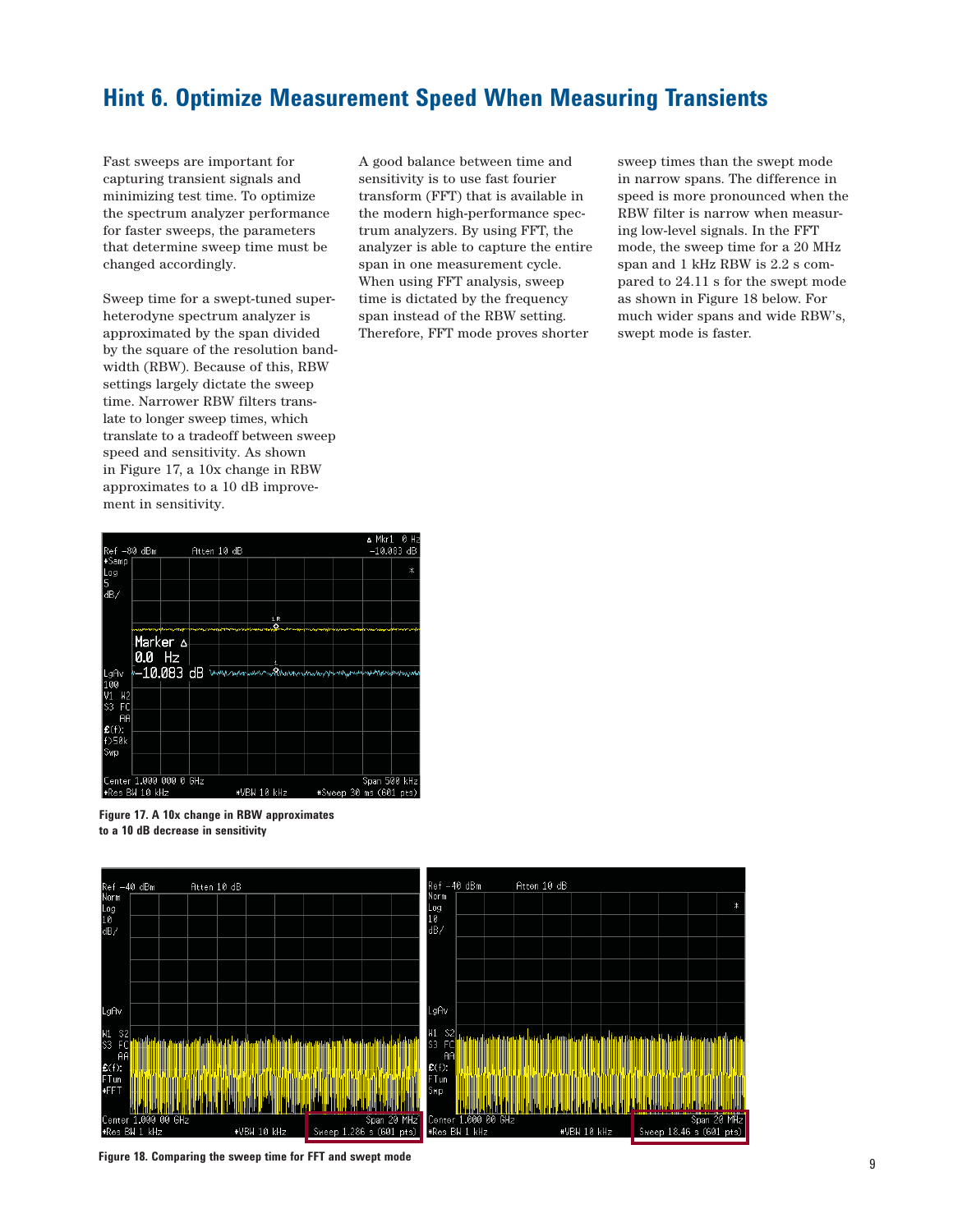#### **Hint 7. Selecting the Best Display Detection Mode**

Modern spectrum analyzers digitize the signal either at the IF or after the video filter. The choice of which digitized data to display depends on the display detector following the ADC. It is as if the data is separated into buckets, and the choice of which data to display in each bucket becomes affected by the display detection mode.



**Figure 19. Sampling buckets**

Positive peak, negative peak and sample detectors are shown in Figure 20. Peak detection mode detects the highest level in each bucket, and is a good choice for analyzing sinusoids, but tends to over-respond to noise. It is the fastest detection mode.

Sample detection mode displays the center point in each bucket, regardless of power. Sample detection is good for noise measurements, and accurately indicates the true randomness of noise. Sample detection, however, is inaccurate for measuring continuous wave (CW) signals with narrow resolution bandwidths, and may miss signals that do not fall on the same point in each bucket.

Negative peak detection mode displays the lowest power level in each bucket. This mode is good for AM or FM demodulation and distinguishes between random and impulse noise. Negative peak detection does not give the analyzer better sensitivity, although the noise floor may appear to drop. A comparative view of what each detection mode displays in a bucket for a sinusoid signal is shown in Figure 20.

Higher performance spectrum analyzers also have a detection mode called Normal detection, shown in Figure 21. This sampling mode dynamically classifies the data point as either noise or a signal, providing a better visual display of random noise than peak detection while avoiding the missed-signal problem of sample detection.

Average detection can provide the average power, voltage or log-power (video) in each bucket. Power averaging calculates the true average power, and is best for measuring the power of complex signals. Voltage averaging averages the linear voltage data of the envelope signal measured during the bucket interval. It is often used in EMI testing, and is also useful for observing rise and fall behavior of AM or pulse-modulated signals such as radar and TDMA transmitters. Log-power (video) averaging averages the logarithmic amplitude values (dB) of the envelope signal measured during the bucket interval. Log power averaging is best for observing sinusoidal signals, especially those near noise because noise is displayed 2.5 dB lower than its true level and improves SNR for spectral (sinusoidal) components.



**Figure 20. Trace point saved in memory is based on detector type algorithm**



**Figure 21. Normal detection displays maximum values in buckets where the signal only rises or only falls**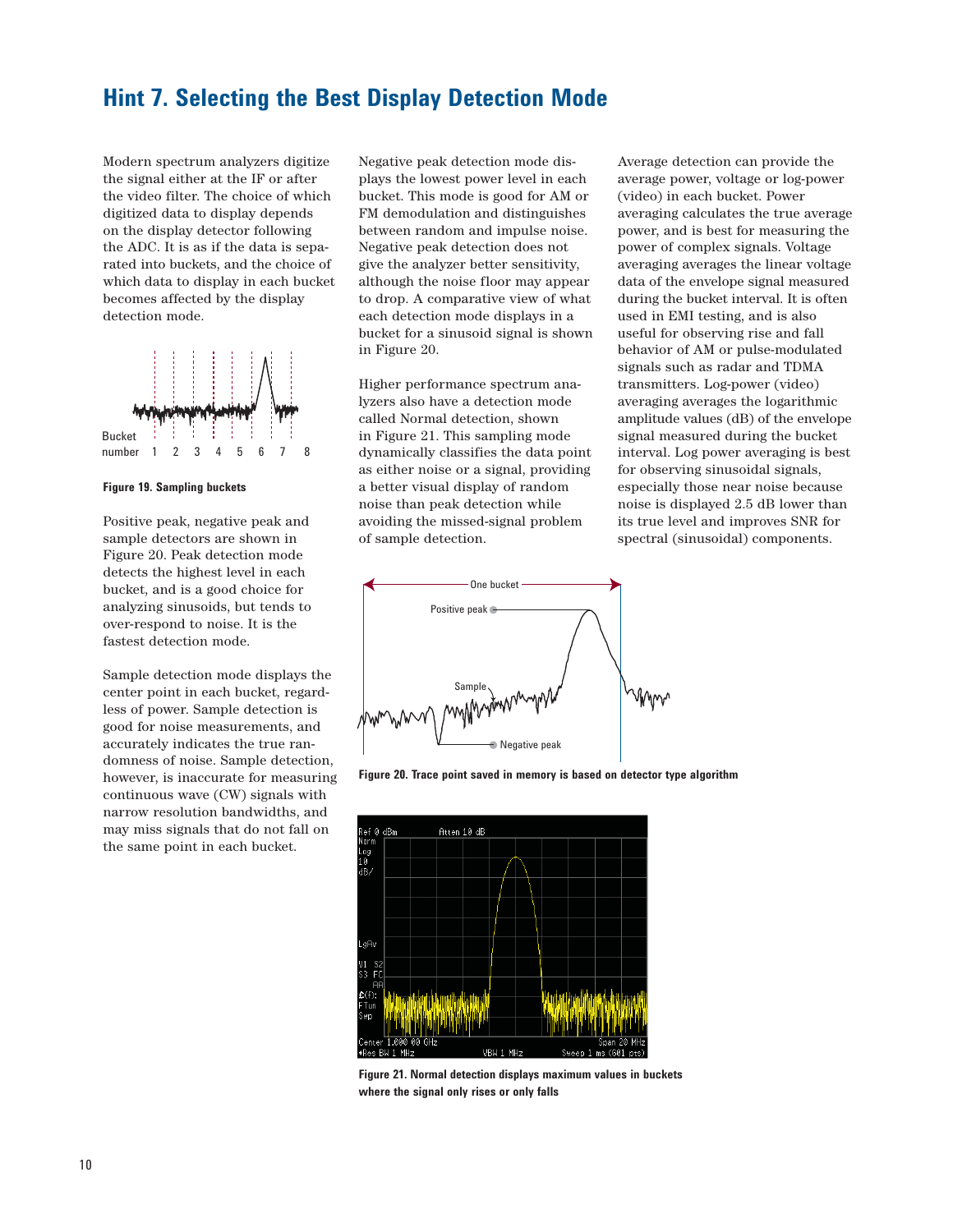### **Hint 8. Measuring Burst Signals: Time Gated Spectrum Analysis**

How do you analyze a signal that consists of a bursted (pulsed) RF carrier that carries modulation when pulsed on? If there is a problem, how do you separate the spectrum of the pulse from that of the modulation? Analyzing burst signals (pulses) with a spectrum analyzer is very challenging because in addition to displaying the information carried by the pulse, the analyzer displays the frequency content of the shape of the pulse (pulse envelope) as well. The sharp rise and fall times of the pulse envelope can create unwanted frequency components that add to the frequency content of the original signal. These unwanted frequency components might be so bad that they completely obscure the signal of interest.

Figure 22, for example, depicts the frequency content of a burst signal. In this case, the EDGE waveform modulation is almost completely hidden by the pulse spectrum.



**Figure 22. Signal without time-gating**

Time gated spectral analysis permits analysis of the contents of the pulse without the effect of the envelope of the pulse itself. One way of performing time-gating is to place a gate (switch) in the video path of the spectrum analyzer as shown in Figure 23. This method of time-gating is called gated video.

In a time gated measurement, the analyzer senses when the burst starts, then triggers a delay so the resolution filter has time to react to the sharp rise time of the pulse, and finally stops the analysis before the burst ends. By doing this, only the information carried by the pulse is analyzed, as is shown in Figure 24. It is now clear that our pulse contained a modulation.

Other types of time-gating available in the modern high-performance spectrum analyzer are gated-video, gated-LO and gated-FFT. Gated-LO sweeps the local oscillator during part of the pulsed signal so several trace points can be recorded for each occurrence of the signal. Whereas gated-FFT takes an FFT of the digitized burst signal removing the effect of the pulse spectrum. Both provide advantages of increased speed.



**Figure 23. Spectrum analyzer block diagram with gated video time-gating** 



**Figure 24. Signal with time-gating**